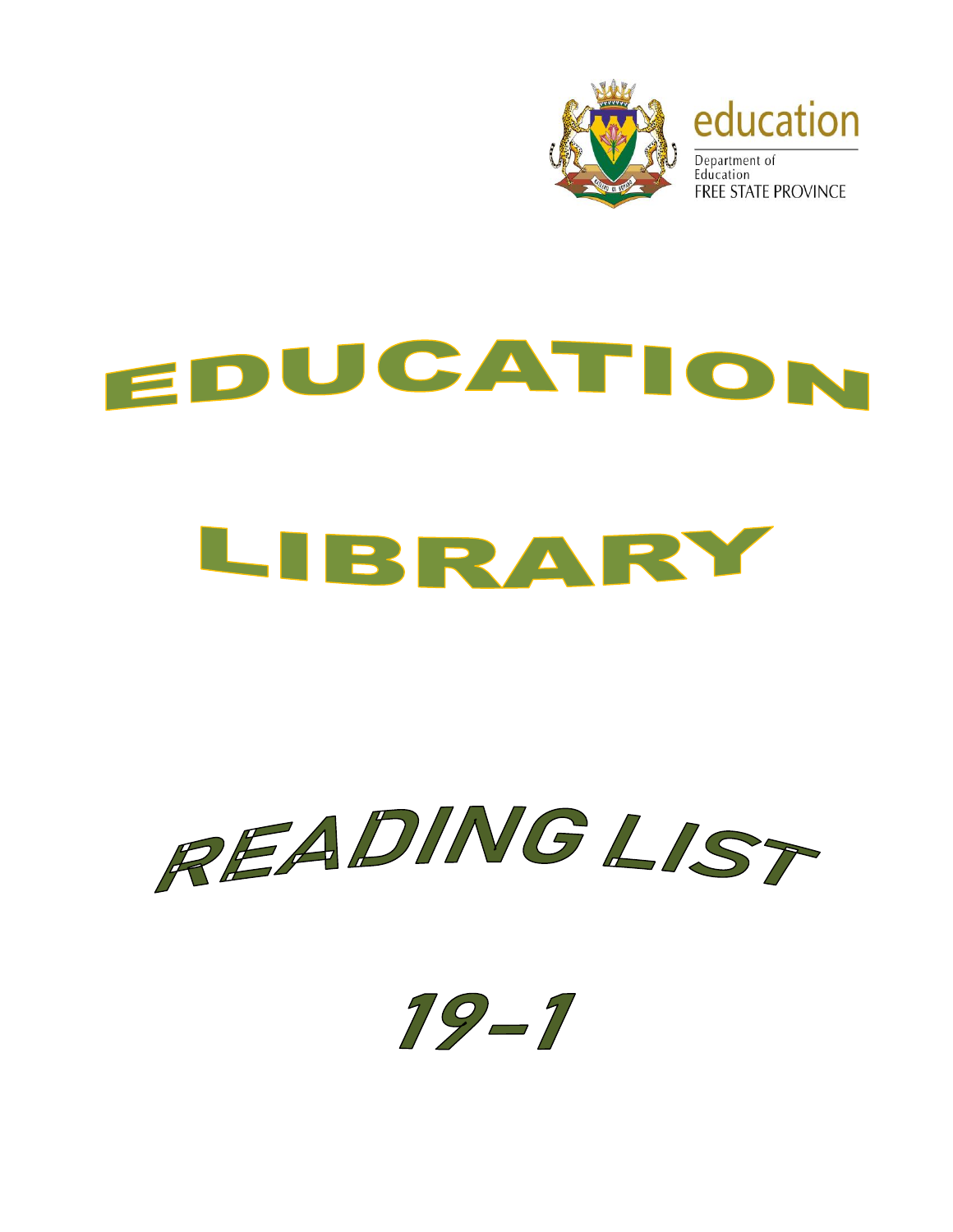## **Copies are available on request, with submission of NUMBER of LIST and ARTICLE from:**

The Librarian Education Library Company and Company Education Library BLOEMFONTEIN 9300

## *Postal address*: *Physical address*:

Education Library Ground Floor, Syfrets Building Private Bag X20565 65 Charlotte Maxeke Street

*Tel*: 051-404-8467 *Fax*: 086-615-2502 *E-mail*: [E.Mostert@fseducation.gov.za](mailto:E.Mostert@fseducation.gov.za)

| <b>ACHIEVEMENT</b> | $1/19 - 1$  | JUDEEL, L                                                                              |
|--------------------|-------------|----------------------------------------------------------------------------------------|
|                    |             | Perceptions regarding the role of social support in academic achievement of            |
|                    |             | adolescents exposed to violence.                                                       |
|                    |             | Independent Journal of Teaching and Learning, 13(1), Jun 18, pp 97-114                 |
| <b>ART</b>         | $2/19-1$    | JANSEN VAN VUUREN, E N                                                                 |
|                    |             | Arts across the curriculum as a pedagogic ally for primary school teachers.            |
|                    |             | SA Journal of Childhood Education, 8(1), 2018, 10pp                                    |
| <b>ASSESSMENT</b>  | $3/19 - 1$  | FELDMAN, J                                                                             |
|                    |             | End of points: using points to measure achievement may seem fair and objective, but    |
|                    |             | it can hide critical information about student learning.                               |
|                    |             | Educational Leadership, 75(5), Feb 18, pp 36-40                                        |
|                    | $4/19-1$    | GUSKEY, TR                                                                             |
|                    |             | Does pre-assessment work? : educators must understand the purpose, form and            |
|                    |             | content of pre-assessments to reap their potential benefits.                           |
|                    |             | Educational Leadership, 75(5), Feb 18, pp 52-57                                        |
|                    | $5/19-1$    | JUNG, A                                                                                |
|                    |             | Scales of progress: goal attainment scaling, which tracks students' skill progression  |
|                    |             | over time, offers an alternative to fixed methods of assessment.                       |
|                    |             | Educational Leadership, 75(5), Feb 18, pp 22-27                                        |
|                    | $6/19-1$    | McTIGHE, J                                                                             |
|                    |             | 3 key questions on measuring learning: to gauge different types of learning, we need a |
|                    |             | broader collection of measures, with a greater emphasis on authentic performance-      |
|                    |             | based projects.                                                                        |
| <b>BARRIERS</b>    | $7/19-1$    | Educational Leadership, 75(5), Feb 18, pp 14-20<br>MAILA, P                            |
|                    |             | Perceptions of disadvantaged rural matriculants regarding factors facilitating and     |
|                    |             | constraining their transition to tertiary education.                                   |
|                    |             | SA Journal of Education, 38(1), Feb 18, 12pp                                           |
| <b>BULLYING</b>    | $8/19 - 1$  | WOUDSTRA, MH                                                                           |
|                    |             | Learner-to-teacher bullying as a potential factor influencing teachers' mental health. |
|                    |             | SA Journal of Education, 38(1), Feb 18, 10pp                                           |
| <b>ECD</b>         | $9/19 - 1$  | SIMS, M                                                                                |
|                    |             | Infant and toddler educare: a challenge to neoliberalism.                              |
|                    |             | SA Journal of Childhood Education, 8(1), 2018, 8pp                                     |
| <b>GENDER</b>      | $10/19 - 1$ | <b>KESSLER, B</b>                                                                      |
|                    |             | Truth about gender stereotypes: unravelling popular notions about gender differences   |
|                    |             | in organisations.                                                                      |
|                    |             | Human Capital Review, May 18, 3pp                                                      |
| <b>HOMEWORK</b>    | $11/19-1$   | PFEIFFER, V                                                                            |
|                    |             | Homework policy review: a case study of a public school in the Western Cape            |
|                    |             | Province.                                                                              |
|                    |             | SA Journal of Education, 38(1), Feb 18, 10pp                                           |
| <b>INFORMATION</b> | $12/19 - 1$ | <b>ISRAELSTAM, I</b>                                                                   |
|                    |             | Interception of information: Regulation of Interception of Communications Act (RICA).  |
|                    |             | Human Capitol Review, Mar 2018, 1p                                                     |
|                    |             |                                                                                        |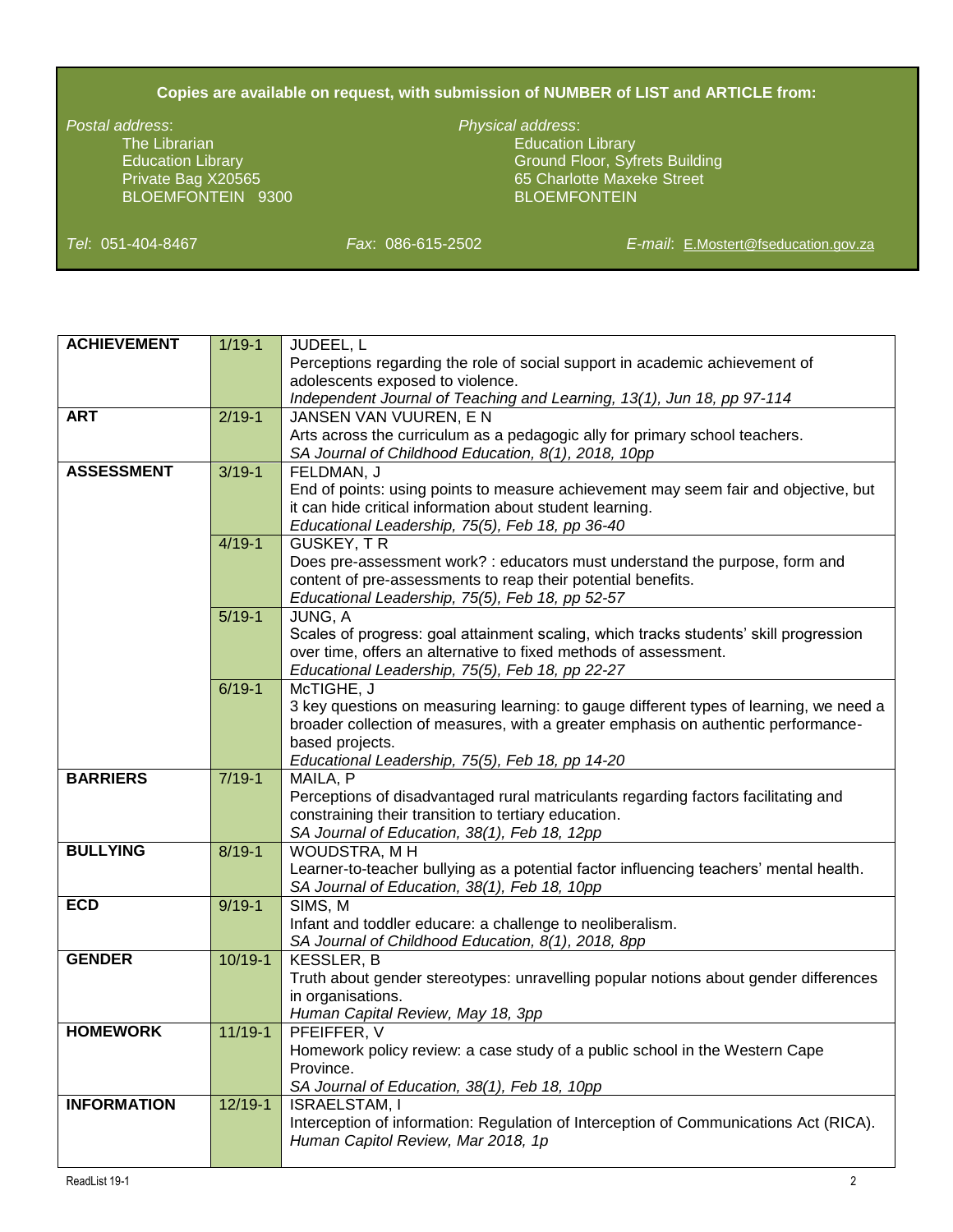| <b>LANGUAGE</b>     | 13/19-1     | KARAKOC, A S                                                                                        |
|---------------------|-------------|-----------------------------------------------------------------------------------------------------|
|                     |             | Integrating reading, writing, listening, and speaking with visuals: students should be              |
|                     |             | able to read the description of a visual image, describe their own visuals, read and                |
|                     |             | collect information from other students' writing, and speak about what they have                    |
|                     |             | found.                                                                                              |
|                     |             | English Teaching Forum, 56(2), 2018, pp 30-33                                                       |
|                     | $14/19 - 1$ | LEMS. K                                                                                             |
|                     |             | New ideas for teaching English using songs and music.                                               |
|                     |             |                                                                                                     |
|                     | $15/19-1$   | English Teaching Forum, 56(1), 2018, pp 14-21                                                       |
|                     |             | MARI, V                                                                                             |
|                     |             | Using the linguistic landscape (the language of public road signs, advertising                      |
|                     |             | billboards, street names, place names, commercial shop signs, and public signs on                   |
|                     |             | government buildings) to bridge languages.                                                          |
|                     |             | English Teaching Forum, 56(1), 2018, pp 37-39                                                       |
|                     | 16/19-1     | PRINSLOO, CH                                                                                        |
|                     |             | Impact of language factors on learner achievement in Science: relative contribution of              |
|                     |             | specific language factors such as the role of home- and school-language equivalence,                |
|                     |             | cultural and economic capital, and other school and classroom factors to Science                    |
|                     |             | achievement.                                                                                        |
|                     |             | SA Journal of Education, 38(1), Feb 18, 14pp                                                        |
|                     | $17/19-1$   | SOWELL, J                                                                                           |
|                     |             | Talking about words: a vocabulary description game: to practice circumlocution skills               |
|                     |             | by describing and guessing vocabulary words; to review vocabulary.                                  |
|                     |             | English Teaching Forum, 56(4), 2018, pp 45-52                                                       |
| <b>LEARNING</b>     | 18/19-1     | RAMNARAIN, U                                                                                        |
|                     |             | Teacher beliefs and attitudes about inquiry-based learning in a rural school district in            |
|                     |             | South Africa: interaction between Grade 10 Physical Sciences teachers' beliefs a SA                 |
|                     |             | SA Journal of Education, 38(1), Feb 18, 10pp                                                        |
| <b>LITERACY</b>     | 19/19-1     | MNYANDA, L                                                                                          |
|                     |             |                                                                                                     |
|                     |             | Are we teaching critical digital literacy? Grade 9 learners' practices of digital<br>communication. |
|                     |             |                                                                                                     |
| <b>MANAGEMENT</b>   |             | Reading & Writing, 9(1), 2018, 9pp                                                                  |
|                     | $20/19 - 1$ | STEINMANN, N                                                                                        |
|                     |             | Conversation on relationships: relationship management ability includes aspects such                |
|                     |             | as conflict management, team work, collaboration and how effectively you                            |
|                     |             | communicate.                                                                                        |
|                     |             | Human Capital Review, May 18, 4pp                                                                   |
| <b>MATHS</b>        | $21/19-1$   | <b>BOSMAN, A</b>                                                                                    |
|                     |             | Learning style preferences and Mathematics achievement of secondary school                          |
|                     |             | learners.                                                                                           |
|                     |             | SA Journal of Education, 38(1), Feb 18, 8pp                                                         |
|                     | $22/19-1$   | VAN DER NEST, A                                                                                     |
|                     |             | Impact of formative assessment activities on the development of teacher agency in                   |
|                     |             | mathematics teachers: How does the implementation of strategically designed                         |
|                     |             | assessment tasks support professional development and enable professional agency?                   |
|                     |             | SA Journal of Education, 38(1), Feb 18, 10pp                                                        |
| <b>MUSIC</b>        | 23/19-1     | AUERBACH, C                                                                                         |
|                     |             | Developing mindfulness in children through participation in music activities.                       |
|                     |             | SA Journal of Childhood Education, 8(1), 2018, 7pp                                                  |
| <b>PHYSICS</b>      | $24/19 - 1$ | SMITH, DA                                                                                           |
|                     |             | Learning the rules of the game: activity constructed around the card game Mao, which                |
|                     |             | can be used to help students recognise aspects of scientific thinking.                              |
|                     |             | Physics Teacher, 56(3), Mar 18, pp 146-148                                                          |
| <b>PROFESSIONAL</b> | $25/19-1$   | Educative curriculum materials: a promising option for independent professional                     |
| <b>DEVELOPMENT</b>  |             | development.                                                                                        |
|                     |             | English Teaching Forum, 56(4), 2018, pp 2-15                                                        |
| <b>READING</b>      | 26/19-1     | LYNN, EM                                                                                            |
|                     |             | Developing reading fluency by combining timed reading and repeated reading.                         |
|                     |             | English Teaching Forum, 56(3), 2018, pp 28-31                                                       |
|                     | $27/19 - 1$ | MABOE, E                                                                                            |
|                     |             | Implementing tablets to teach reading in Grade 5.                                                   |
|                     |             |                                                                                                     |